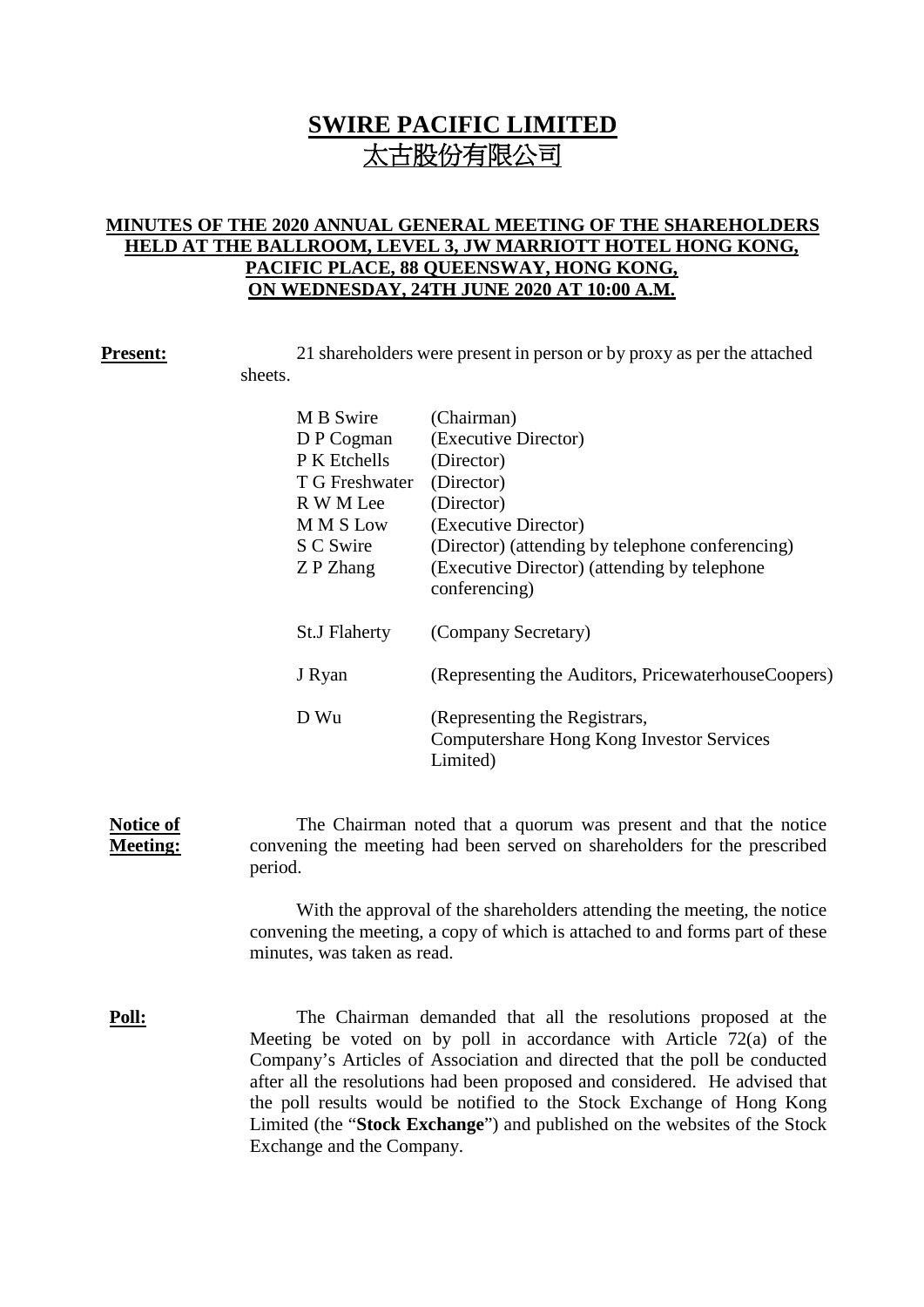**Auditors' Report:** J Ryan, representing the Auditors, PricewaterhouseCoopers summarised the Independent Auditor's Report contained in the 2019 Annual Report.

**Report of Directors and Audited Consolidated Financial Statements:**

The Chairman noted that the Report of the Directors and the audited consolidated financial statements for the year ended 31st December 2019, together with the notice of meeting containing the detailed resolutions to be considered at the meeting, had been in the hands of the shareholders for the statutory period of time.

**Re-election and Election of Directors:** The Chairman advised that P K Etchells, T G Freshwater and C Lee retired in accordance with Article 93 and, being eligible, offered themselves for re-election.

The Chairman proposed THAT:

Resolution 1 (a)

"P K Etchells be re-elected as a Director."

This resolution was voted on by poll after all the resolutions had been proposed and considered, with the following result:

For: 3,013,274,463 votes (99.180142%) Against: 24,908,787 votes (0.819858%)

As more than 50% of the votes were cast in favour of this resolution, the resolution was carried.

The Chairman proposed THAT:

Resolution 1 (b)

"T G Freshwater be re-elected as a Director."

This resolution was voted on by poll after all the resolutions had been proposed and considered, with the following result:

For: 3,004,607,028 votes (98.894859%) Against: 33,576,222 votes (1.105141%)

As more than 50% of the votes were cast in favour of this resolution, the resolution was carried.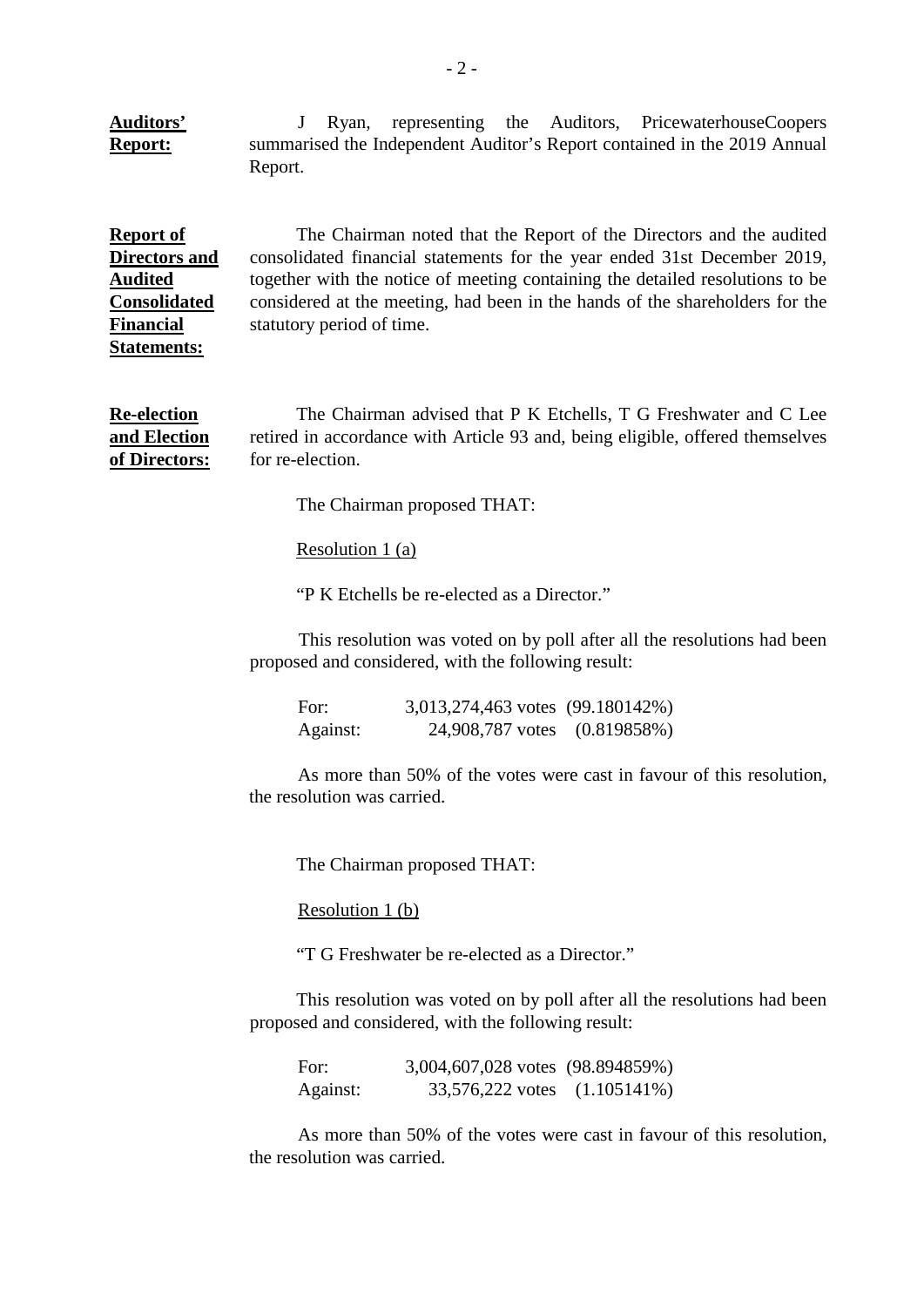The Chairman proposed THAT:

Resolution 1 (c)

"C Lee be re-elected as a Director."

This resolution was voted on by poll after all the resolutions had been proposed and considered, with the following result:

For: 2,972,484,740 votes (97.837573%)<br>Against: 65,698,510 votes (2.162427%) 65,698,510 votes (2.162427%)

As more than 50% of the votes were cast in favour of this resolution, the resolution was carried.

Z P Zhang, who had been appointed as a Director under Article 91 since the last Annual General Meeting, also retired and offered himself for election.

The Chairman proposed THAT:

Resolution 1 (d)

"Z P Zhang be elected as a Director."

This resolution was voted on by poll after all the resolutions had been proposed and considered, with the following result:

For: 2,849,053,795 votes (93.774916%) Against: 189,129,455 votes (6.225084%)

As more than 50% of the votes were cast in favour of this resolution, the resolution was carried.

The Chairman advised that the consolidated financial statements had been audited by PricewaterhouseCoopers who retired and, being eligible, offered themselves for re-appointment.

**Appointment and Remuneration of Auditors:**

**Re-**

He proposed THAT:

### Resolution 2

"PricewaterhouseCoopers be re-appointed Auditors to hold office until the conclusion of the next Annual General Meeting and that the Directors be authorised to fix their remuneration."

This resolution was voted on by poll after all the resolutions had been proposed and considered, with the following result:

For: 3,032,909,991 votes (99.826434%) Against: 5,273,259 votes (0.173566%)

As more than 50% of the votes were cast in favour of this resolution, the resolution was carried.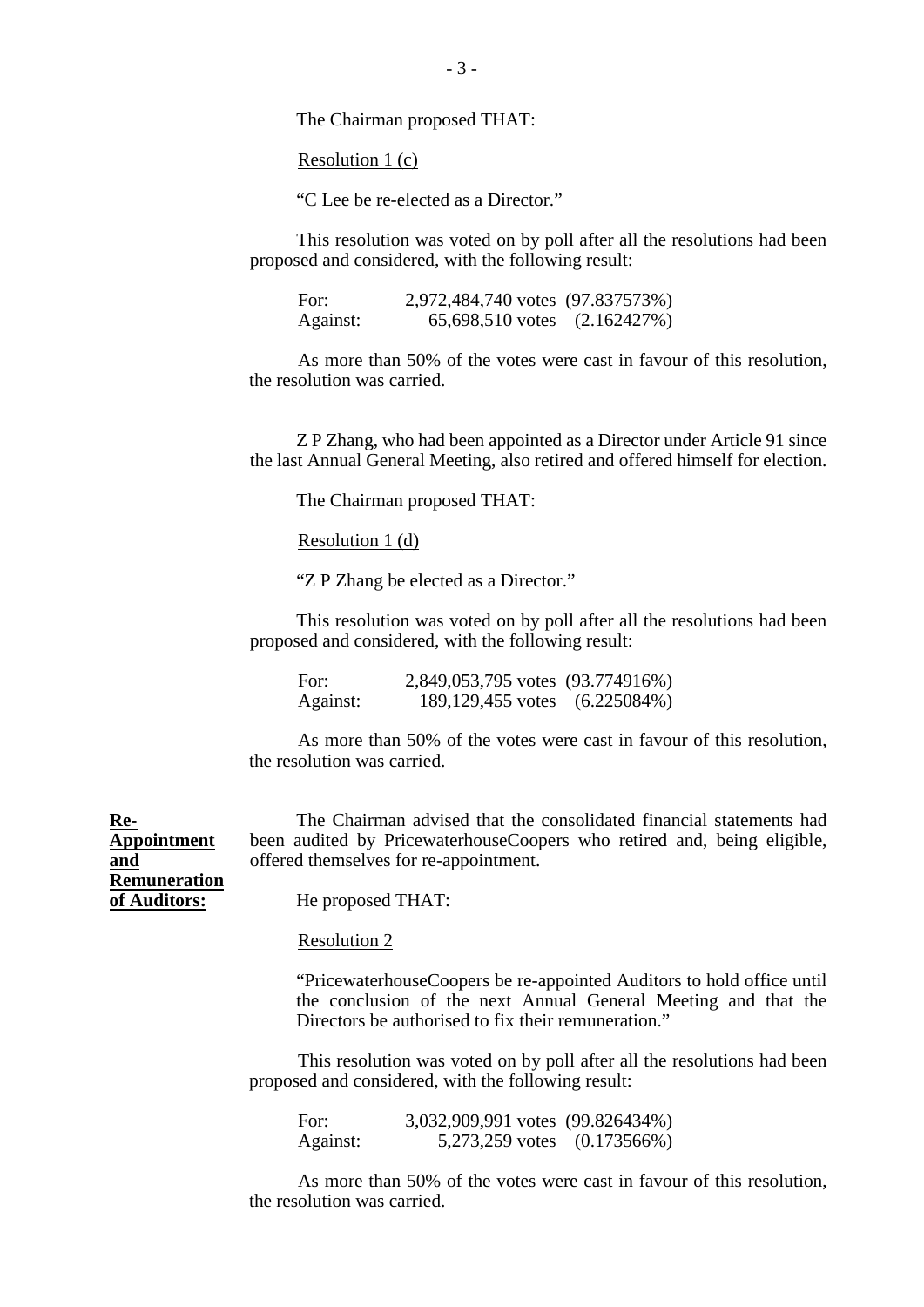**General Mandate to Buy Back Share:**

The Chairman said that the next item was special business to consider and, if thought fit, to pass an ordinary resolution granting a general mandate to the Directors to buy back up to 10 per cent of any class of the Company's shares in issue on the Stock Exchange. The explanatory statement required by the Listing Rules to be sent to shareholders in this connection was set out in the Appendix to his letter to shareholders dated 8th April 2020.

He advised that since the last Annual General Meeting the Company had not bought back any of its shares. He further advised that the Directors would consider the buy-back of shares if they felt it to be in the interests of the Company.

The Chairman proposed the following ordinary resolution:

Resolution 3

THAT

- "(a) Subject to paragraph (b), the exercise by the Directors during the Relevant Period of all the powers of the Company to make on-market share buy-backs (within the meaning of the Code on Share Buy-backs) be approved;
- (b) the aggregate number of shares of any class which may be bought back pursuant to the approval in paragraph (a) above shall not exceed 10 per cent of the number of shares of that class in issue at the date of passing this Resolution; and
- (c) for the purpose of this Resolution:

"Relevant Period" means the period from the passing of this Resolution until the earliest of:

- (i) the conclusion of the next annual general meeting of the Company;
- (ii) the expiration of the period within which the next annual general meeting of the Company is required by law to be held; and
- (iii) the revocation or variation of the authority given under this Resolution by ordinary resolution of the shareholders in general meeting; and

references to "shares" include securities which carry a right to subscribe for or purchase shares."

This resolution was voted on by poll after all the resolutions had been proposed and considered, with the following result: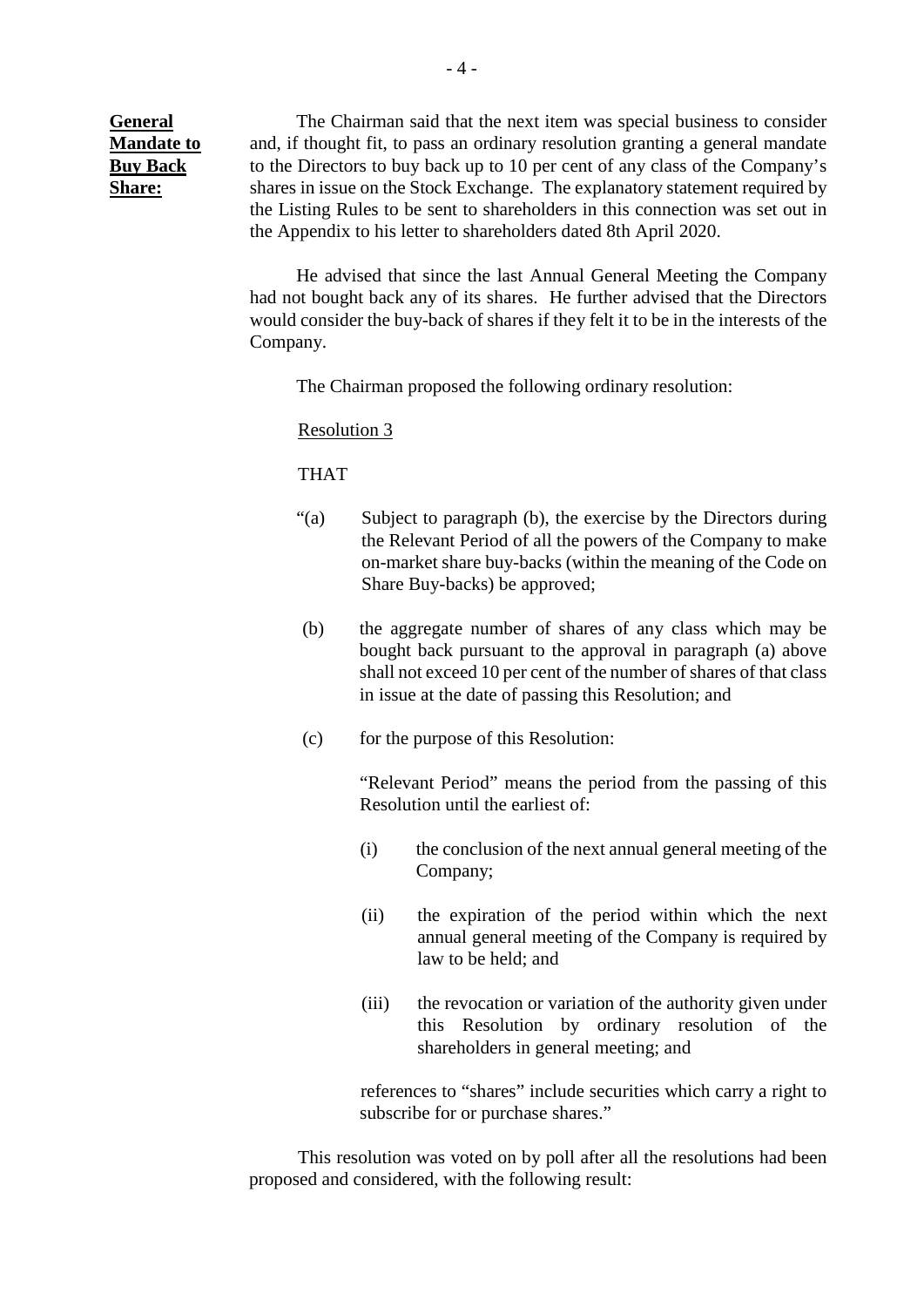For: 3,037,572,580 votes (99.977691%) Against: 677,791 votes (0.022309%)

As more than 50% of the votes were cast in favour of this resolution, the resolution was carried.

**General Mandate to allot, issue and deal with additional shares:**

The Chairman advised that the second item of special business was to consider and, if thought fit, to pass an ordinary resolution giving the Directors a new general mandate to issue additional shares in the Company up to a maximum of 20% of the existing number of shares of any class of the Company in issue, provided that the aggregate number of shares of any class so allotted pursuant to this resolution wholly for cash would not exceed 5% of the number of shares of that class then in issue.

He advised that the Company had not issued any additional shares under the general mandate since the last Annual General Meeting.

The Chairman proposed the following ordinary resolution:

### Resolution 4

THAT

- "(a) Subject to paragraph (b), the exercise by the Directors during the Relevant Period of all the powers of the Company to allot, issue and deal with additional shares and to make or grant offers, agreements and options which will or might require the exercise of such powers during or after the end of the Relevant Period be approved;
- (b) the aggregate number of shares of any class allotted or agreed conditionally or unconditionally to be allotted (whether pursuant to an option or otherwise) by the Directors pursuant to the approval in paragraph (a), otherwise than pursuant to (i) a Rights Issue or (ii) any scrip dividend or similar arrangement providing for the allotment of shares in lieu of the whole or part of a dividend on shares, shall not exceed 20 per cent of the number of shares of that class in issue at the date of passing this Resolution provided that the aggregate number of shares of any class so allotted (or so agreed conditionally or unconditionally to be allotted) pursuant to this Resolution wholly for cash shall not exceed 5 per cent of the number of shares of that class in issue at the date of passing this Resolution; and
- (c) for the purpose of this Resolution:

"Relevant Period" means the period from the passing of this Resolution until the earliest of:

(i) the conclusion of the next annual general meeting of the Company;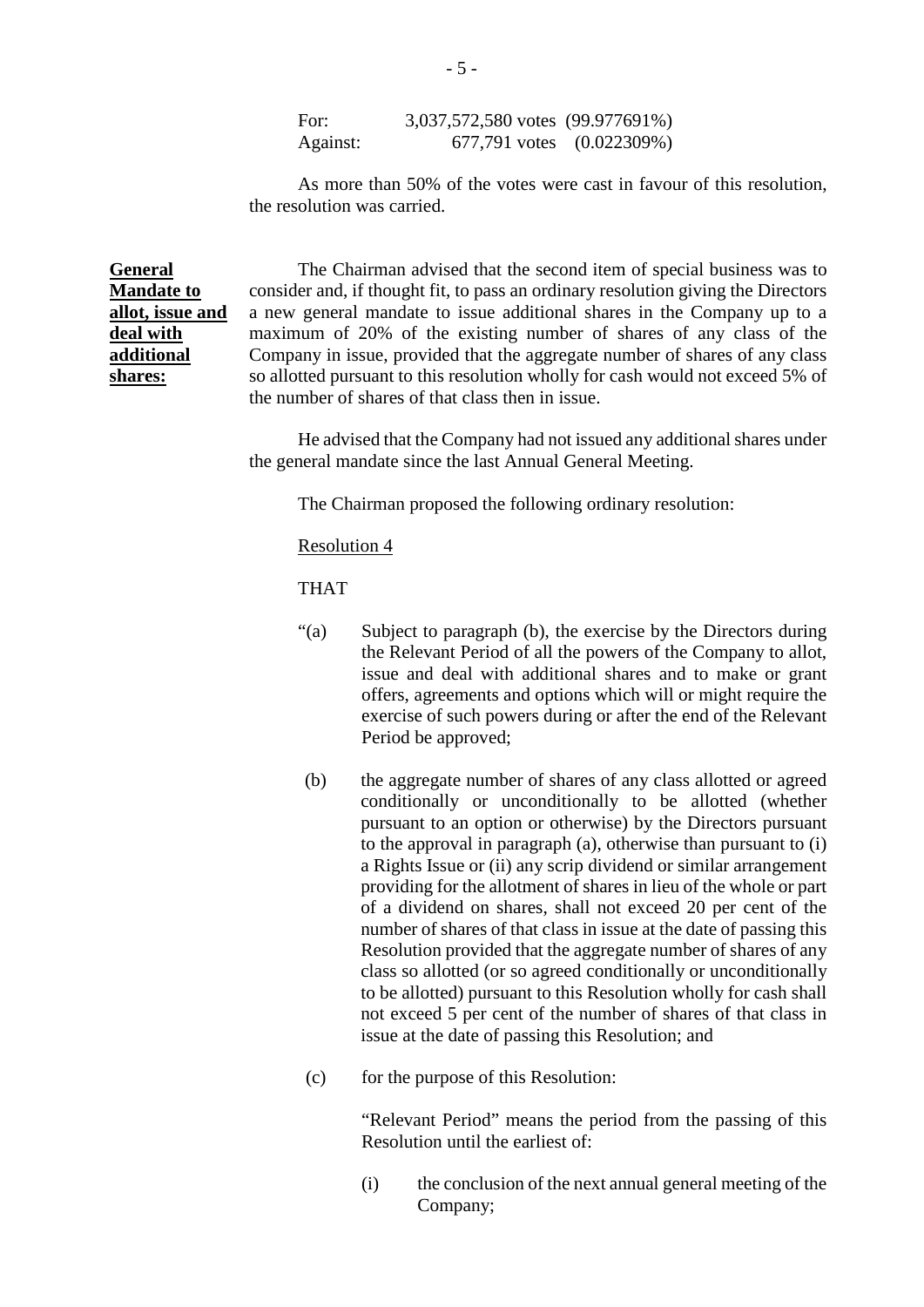- (ii) the expiration of the period within which the next annual general meeting of the Company is required by law to be held; and
- (iii) the revocation or variation of the authority given under this Resolution by ordinary resolution of the shareholders in general meeting; and

"Rights Issue" means an offer of shares to holders of shares or any class thereof on the register on a fixed record date in proportion to their then holdings of such shares or class thereof (subject to such exclusions or other arrangements as the Directors may deem necessary or expedient in relation to fractional entitlements or having regard to any restrictions or obligations under the laws of, or the requirements of any recognised regulatory body or any stock exchange in, any territory outside Hong Kong)."

This resolution was voted on by poll after all the resolutions had been proposed and considered, with the following result:

For: 2,618,825,978 votes (86.195200%) Against: 419,424,393 votes (13.804800%)

As more than 50% of the votes were cast in favour of this resolution, the resolution was carried.

**Q&A Session:** In response to questions from shareholders, the Chairman said that (i) cash dividends were preferred to stock dividends as a means of returning value to shareholders, (ii) the supermarket business was a tough one to enter in Hong Kong (but that the Company had related consumer business interests through Swire Coca-Cola), (iii) the Company was supportive of its hotel business (notwithstanding current, COVID-19 related problems), (iv) the Company took a long term approach to its capital structure, focusing on credit ratings and being lightly geared (which had put the Company in a good position to withstand current challenges and to continue investing) and not ruling out share buybacks (although buying shares back when in receipt of the Hong Kong government's current employment subsidies might be thought inappropriate), (v) the recapitalization of Cathay Pacific Airways Limited should give it sufficient liquidity to weather the current crisis in the industry and put it in a strong position once the crisis is over, and the Company remains optimistic about the long term future of aviation despite current uncertainties, (vi) under his chairmanship, non-core assets had been sold and the businesses of the group had responded strongly to the problems caused by social unrest in Hong Kong and COVID-19, (vii) lessons had been learnt from investments where impairments had been taken, with a cautious approach being taken to investment in new areas and with capital being invested (for example in the beverages business) where strong returns were expected and (viii) there were pros and cons to a separate listing of the beverages business (which is not being considered).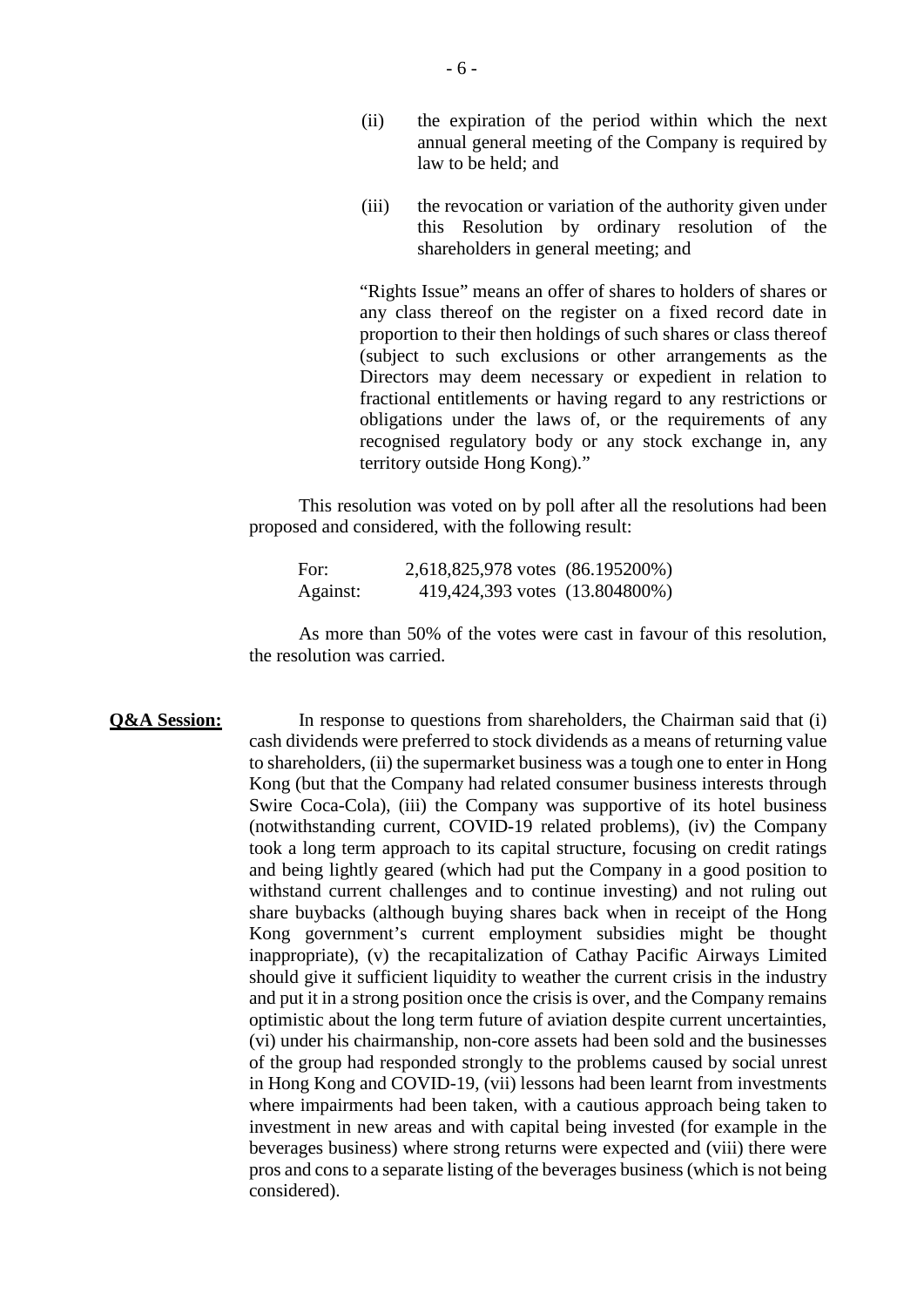**Conclusion of Meeting and Poll Results:** After all the resolutions of the meeting had been proposed and considered, the Chairman directed that a poll on each of the resolutions be taken.

> Computershare Hong Kong Investor Services Limited, the Company's share registrar, was appointed to act as scrutineer for the polls.

> The Chairman advised that the poll results would be notified to the Stock Exchange and published on the websites of the Stock Exchange and the Company. A copy of the poll results is attached to and forms part of these minutes.

> The Chairman concluded the meeting by thanking the shareholders for their attendance.

There being no other business, the Meeting was closed at 10:45 a.m.

**Chairman**

STJF/RK/lsm P:\\PAC1\\AGM2020\MINUTES-20.doc